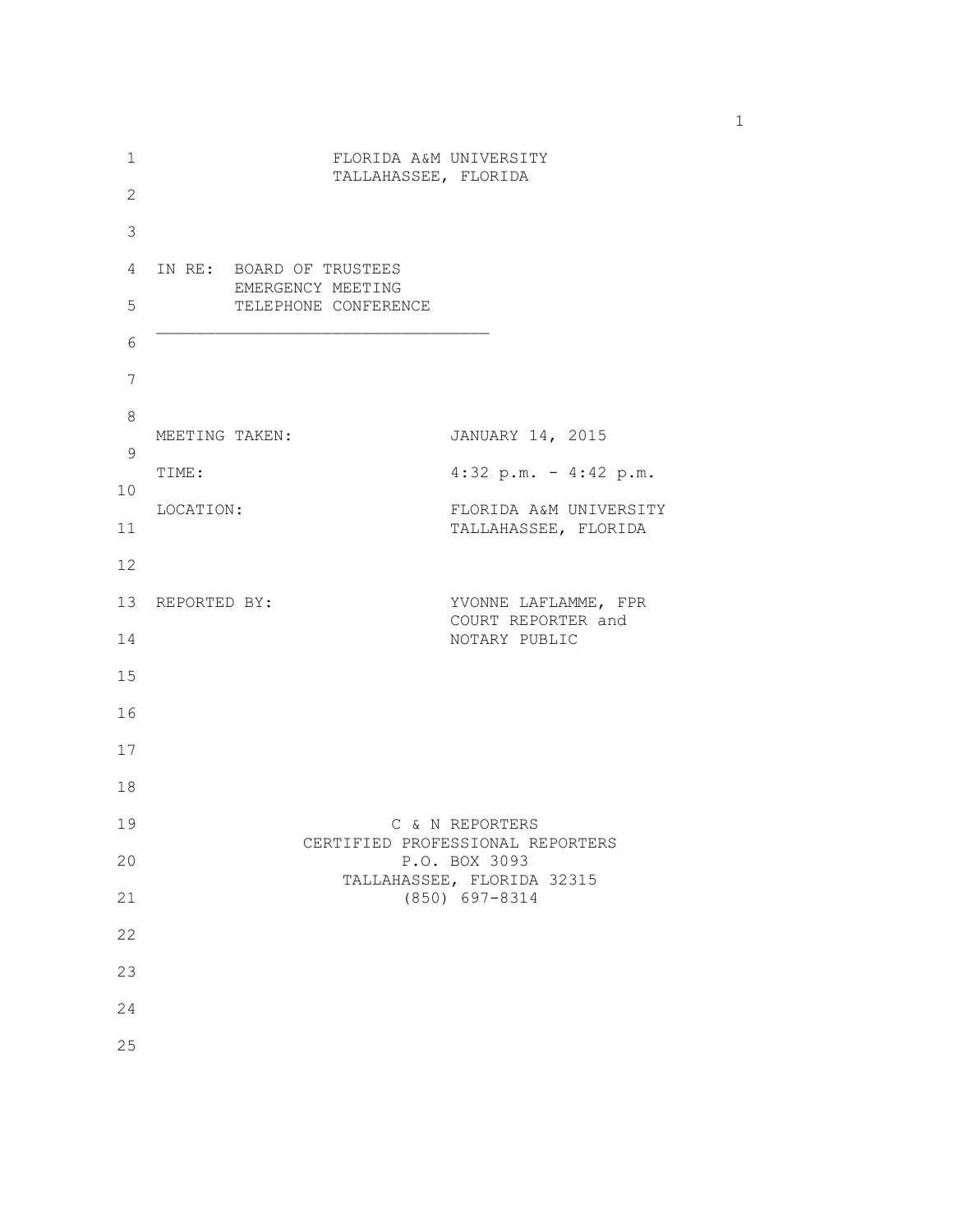| $\mathbbm{1}$  | A P P E A R A N C E S                                |
|----------------|------------------------------------------------------|
| $\mathbf{2}$   |                                                      |
| $\mathcal{S}$  | CHAIRMAN SOLOMON BADGER<br>TRUSTEE MARJORIE TURNBULL |
|                | TRUSTEE KIMBERLY MOORE                               |
| $\overline{4}$ | TRUSTEE RUFUS MONTGOMERY                             |
| 5              | TRUSTEE TORY ALSTON<br>TRUSTEE TONNETTE GRAHAM       |
|                | TRUSTEE BETTYE GRABLE                                |
| $\epsilon$     | TRUSTEE SPURGEON MCWILLIAMS                          |
| $\overline{7}$ |                                                      |
|                | ATTORNEY LINDA BARGE-MILES                           |
| $\,8\,$        |                                                      |
| $\mathsf 9$    |                                                      |
|                |                                                      |
| 10             |                                                      |
| 11             |                                                      |
| 12             |                                                      |
|                |                                                      |
| 13             |                                                      |
| 14             |                                                      |
|                |                                                      |
| 15             |                                                      |
| 16             |                                                      |
|                |                                                      |
| 17             |                                                      |
| 18             |                                                      |
| 19             |                                                      |
|                |                                                      |
| 20             |                                                      |
| 21             |                                                      |
|                |                                                      |
| 22             |                                                      |
| 23             |                                                      |
|                |                                                      |
| 24             |                                                      |
| 25             |                                                      |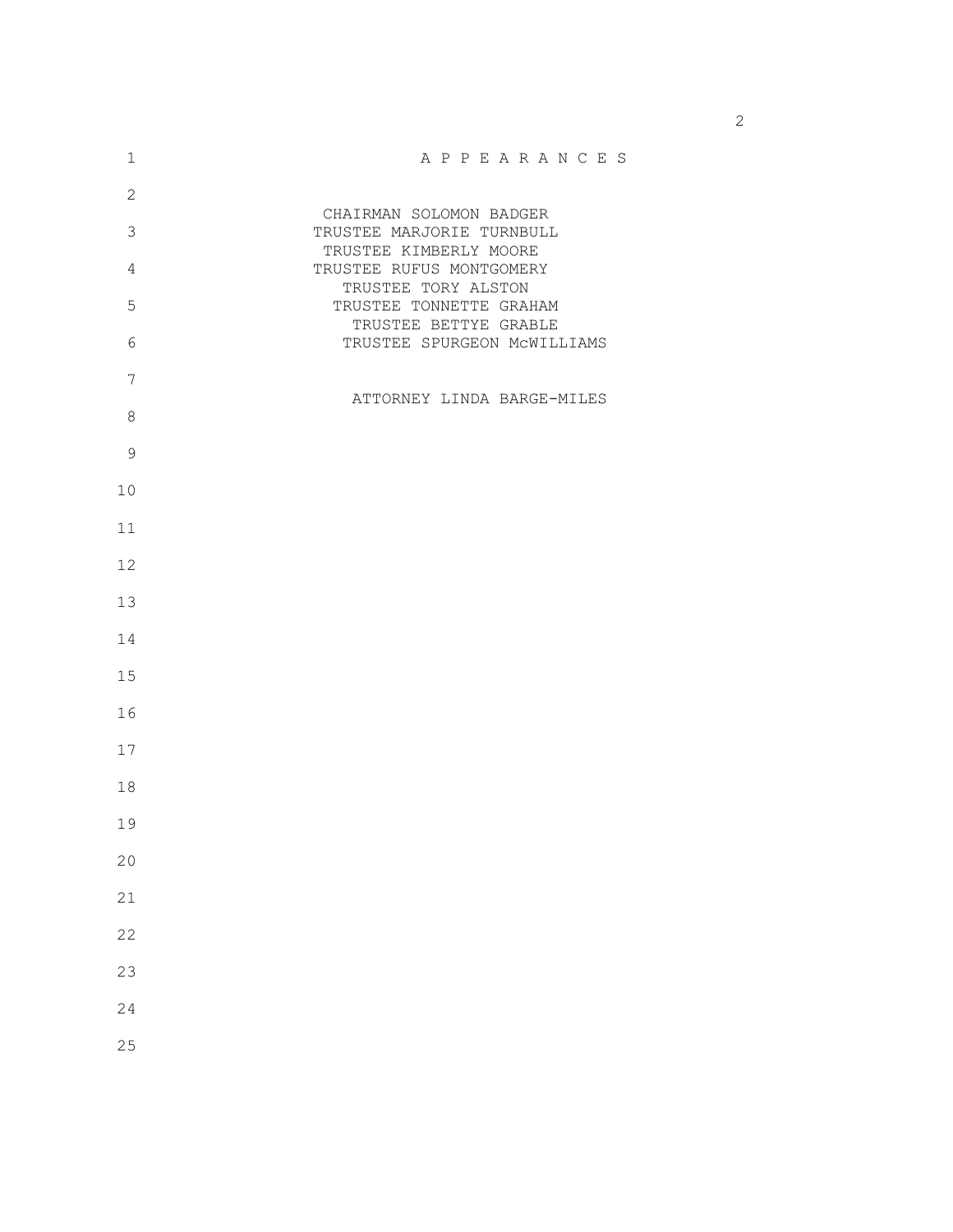| 1  |                                                |
|----|------------------------------------------------|
| 2  | PROCEEDINGS                                    |
| 3  |                                                |
| 4  | CHAIRMAN BADGER: Okay, thank you.              |
| 5  | Good afternoon. I call this meeting to Florida |
| 6  | A&M University Board of Trustees to order.     |
| 7  | Attorney Barge-Miles, will you please call the |
| 8  | roll?                                          |
| 9  | ATTORNEY BARGE-MILES: Trustee Alston?          |
| 10 | TRUSTEE ALSTON: I'm here.                      |
| 11 | ATTORNEY BARGE-MILES: Trustee Boyce called; he |
| 12 | will not be able to join.                      |
| 13 | Trustee Grable?                                |
| 14 | TRUSTEE GRABLE: Here.                          |
| 15 | ATTORNEY BARGE-MILES: Trustee Graham?          |
| 16 | TRUSTEE GRAHAM: Here.                          |
| 17 | ATTORNEY BARGE-MILES: Trustee Lawson? Trustee  |
| 18 | Lawson?                                        |
| 19 | Trustee McWilliams?                            |
| 20 | TRUSTEE MCWILLIAMS: Here.                      |
| 21 | ATTORNEY BARGE-MILES: Trustee Moore?           |
| 22 | TRUSTEE MOORE: Here.                           |
| 23 | ATTORNEY BARGE-MILES: Trustee Shannon?         |
| 24 | Trustee Montgomery?                            |
| 25 | TRUSTEE MONTGOMERY: Here.                      |

 $\sim$  3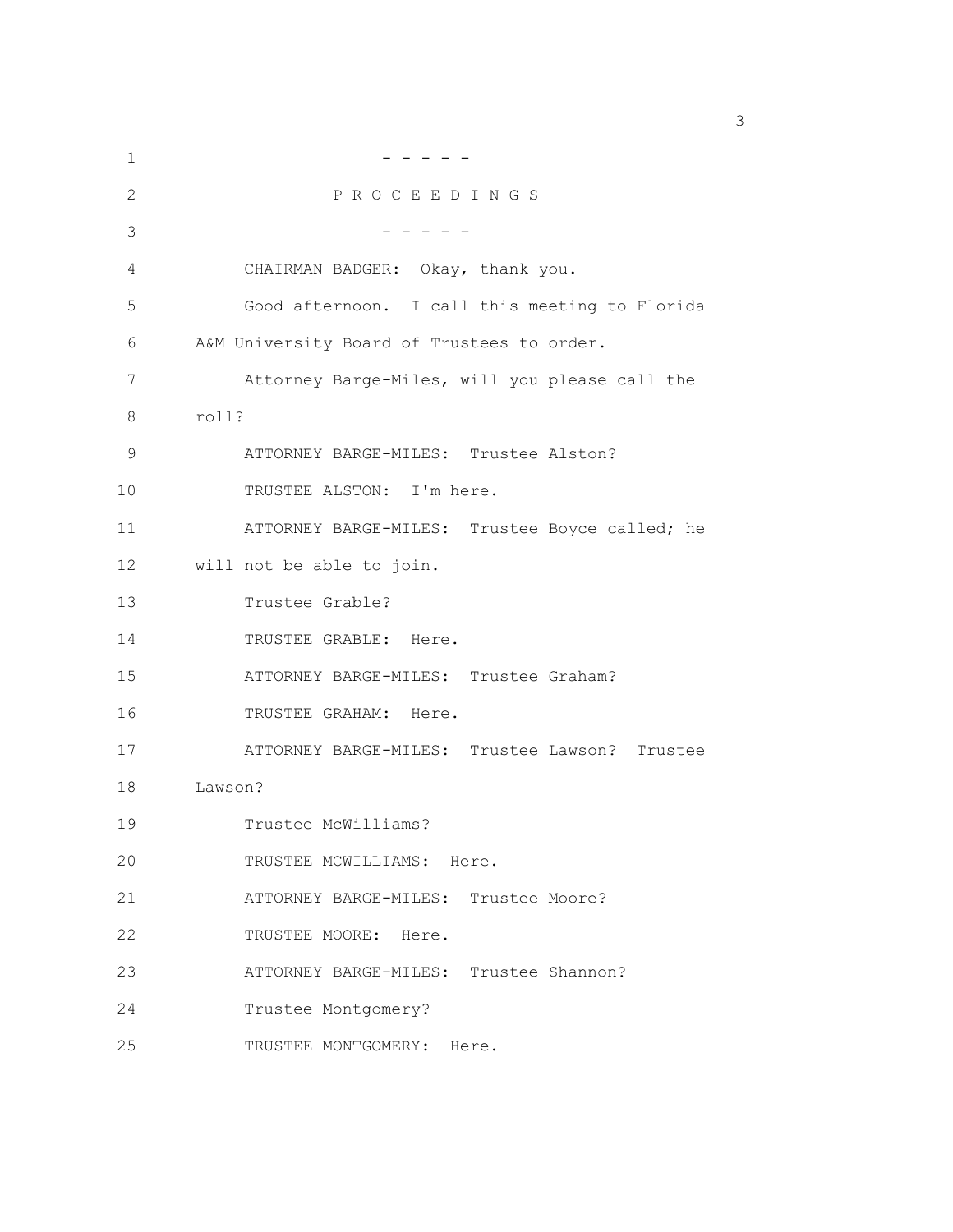1 ATTORNEY BARGE-MILES: Trustee Turnbull? 2 TRUSTEE TURNBULL: Here. 3 ATTORNEY BARGE-MILES: Trustee Warren? 4 And Trustee White also notified me that they 5 would not be able to attend. 6 Mr. Chair, you do have a quorum. 7 CHAIRMAN BADGER: Thank you. The purpose of this 8 meeting is to approve the University's accountability 9 report. And at this time, I would like to ask Provost 10 Rodner Wright to please present the report. 11 Provost Wright? 12 PROVOST WRIGHT: Yes. Thank you. I have with me 13 today Dr. Gitta Pitter, whose office, the 14 institutional effectiveness, has prepared the record 15 and is prepared to answer any questions you may have 16 in this record. 17 As you know, the accountability report has been 18 presented and submitted under the deadline to the 19 Board of Governors, pending the approval of the Board 20 of Trustees. 21 So at this time I would introduce Dr. Pitter who 22 can answer any questions that you may have. 23 CHAIRMAN BADGER: Dr. Pitter? 24 DR. PITTER: Yes. The accountability report is 25 required by Florida Board of Governor's, it's

4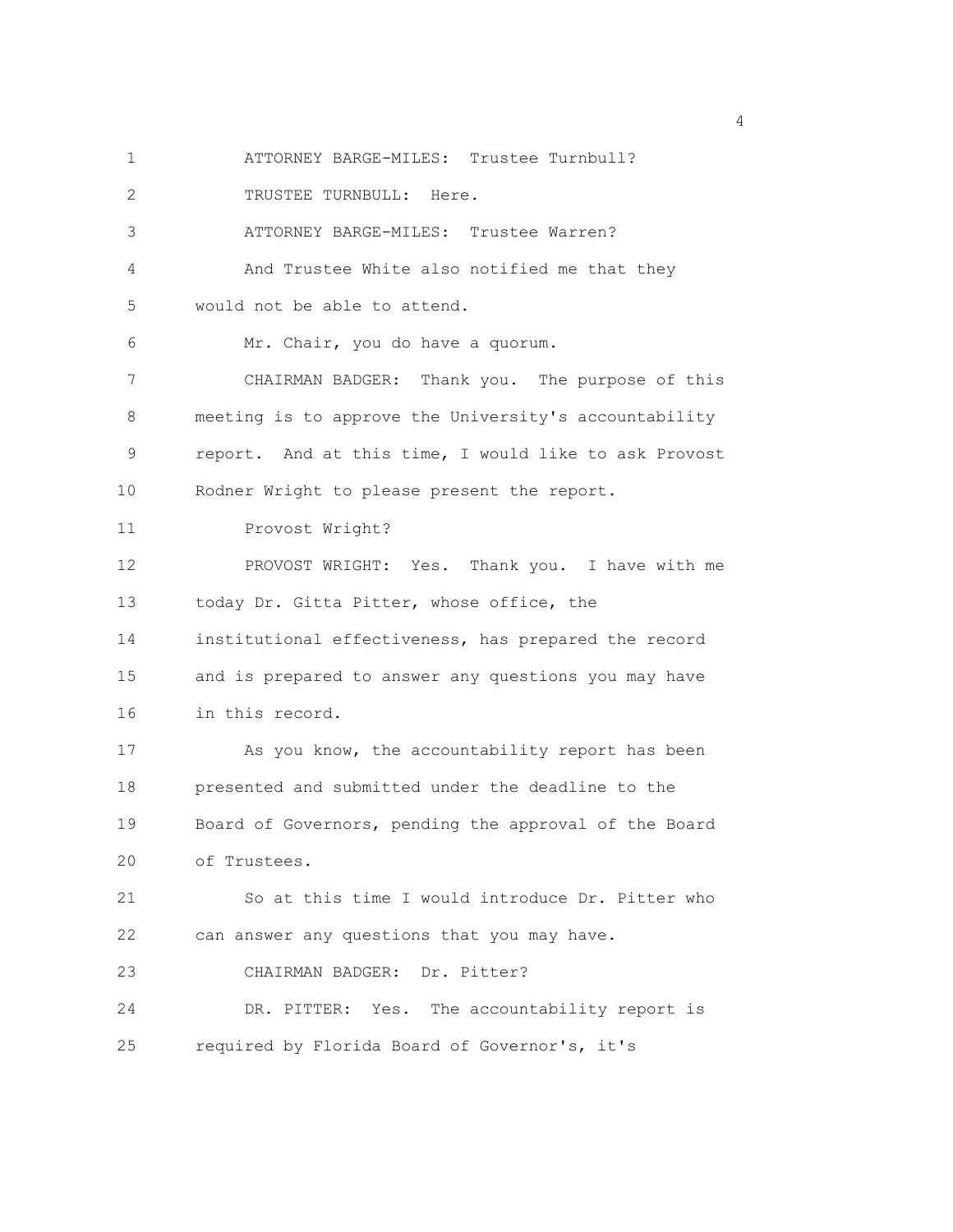1 submitted each fall. It does require the approval of 2 the Board of Trustees. The accountability report 3 starting last year began to be performance finding 4 measures and taken on additional importance in terms 5 of each being vital as well. 6 The report consists of some sections starting 7 with dash for data; the narrative section, which 8 highlights the University's accomplishments and 9 several data sections which include critical 10 information, enrollment information, personnel, 11 problematic and research data. 12 I can elaborate on any of these, if you wish, or 13 answer any questions. 14 CHAIRMAN BADGER: Thank you, Dr. Pitter. You 15 heard the University's accountability report. Are 16 there any questions? Then can I have a motion to 17 approve? 18 TRUSTEE ALSTON: So moved. 19 TRUSTEE TURNBULL: Second. 20 CHAIRMAN BADGER: So moved and a second? I heard 21 a motion and I heard a second. Any discussion? 22 Hearing none, those in favor of the motion let it 23 be known by the sign of "aye." 24 (All answer affirmatively.) 25 CHAIRMAN BADGER: Do we need a roll call on that?

<u>5</u> September 2005 and the second control of the second control of the second control of the second control of the second control of the second control of the second control of the second control of the second control of t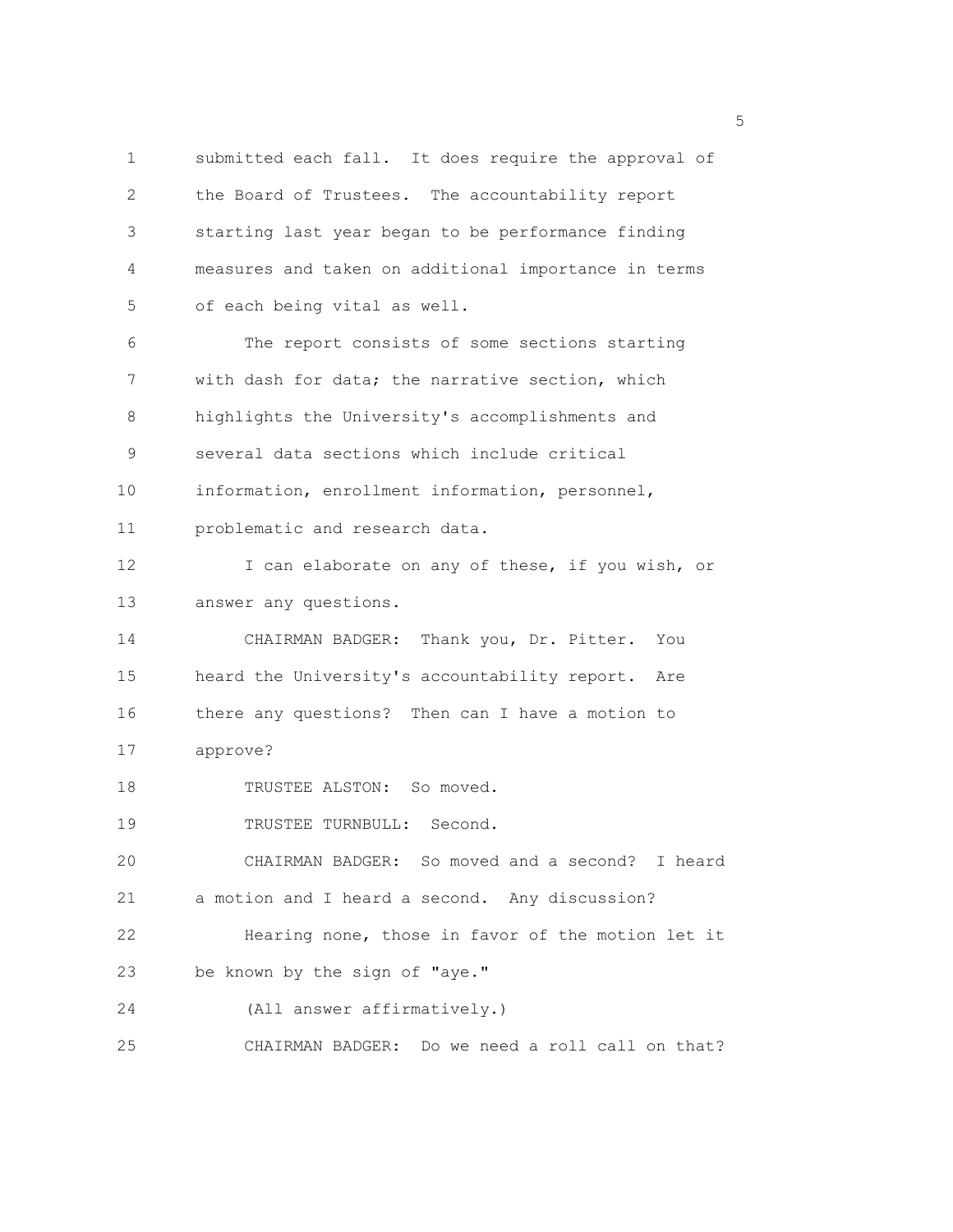1 Sounds unanimous. Let's do a roll call anyways. 2 ATTORNEY BARGE-MILES: Trustee Alston? 3 TRUSTEE ALSTON: Yes. 4 ATTORNEY BARGE-MILES: Trustee Badger? 5 CHAIRMAN BADGER: Yes. 6 ATTORNEY BARGE-MILES: Trustee Grable? 7 TRUSTEE GRABLE: Yes. 8 ATTORNEY BARGE-MILES: Trustee Graham? 9 TRUSTEE GRAHAM: Yes. 10 ATTORNEY BARGE-MILES: Trustee McWilliams? 11 TRUSTEE MCWILLIAMS: Yes. 12 ATTORNEY BARGE-MILES: Trustee Moore? 13 TRUSTEE MOORE: Yes. 14 ATTORNEY BARGE-MILES: Trustee Montgomery? 15 TRUSTEE MONTGOMERY: Yes. 16 ATTORNEY BARGE-MILES: Trustee Turnbull? 17 TRUSTEE TURNBULL: Yes. 18 ATTORNEY BARGE-MILES: It's unanimous. 19 CHAIRMAN BADGER: Unanimous. Okay, thank you. 20 And I thank everyone for taking the time, and we tried 21 to hold you as little time as possible. If there's no 22 other further business to come before this meeting, 23 the meeting is adjourned. Have a good day. 24 TRUSTEE TURNBULL: Thank you. 25 TRUSTEE GRAHAM: Thank you.

<u>6</u> and the contract of the contract of the contract of the contract of the contract of the contract of the contract of the contract of the contract of the contract of the contract of the contract of the contract of the co